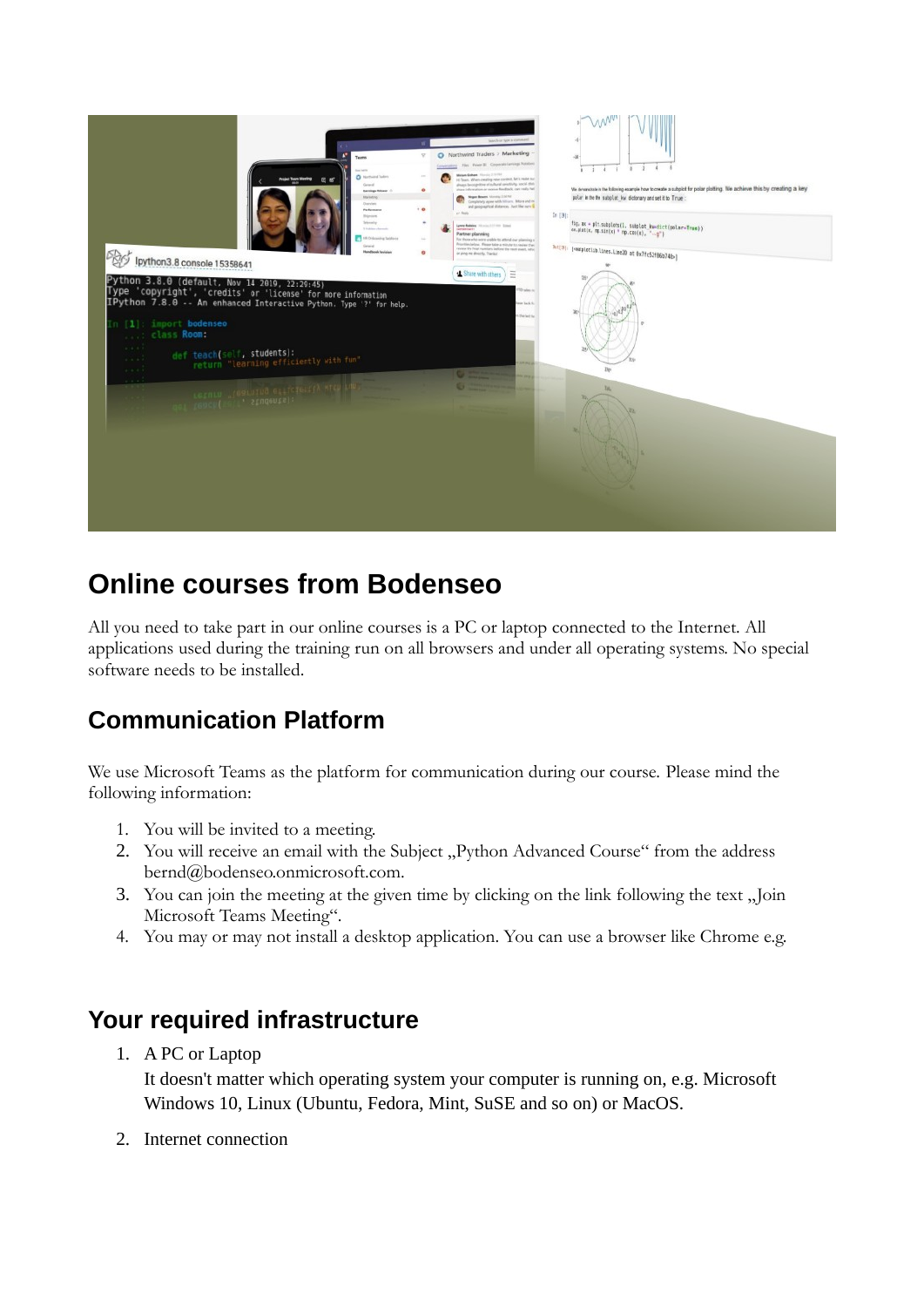- 3. In order for you to be able to take part in the communication orally, your PC or laptop must have a built-in microphone, or you can use an external microphone, which can be connected via USB, for example.
- 4. A video camera would be desirable, but is not a "must".
- 5. You do not have to install any software on your computer.

# **Working Environment by Bodenseo**

1. You can do the exercises and examples on a server provided by us specifically for the training. This ensures that there are no installation problems during the training. We use Jupyter Hub on this server. However, there is also the option of working with vi or emacs on these servers, if someone specifically requests this.

([http://](http://desy.bodenseo.de/)pie[r.bodenseo.de\)](http://desy.bodenseo.de/) (will be ready before the course begins)

2. The slides used in the course are made available electronically on a server: http://www.python-course.eu/online/desy

### **Contact Information**

You can contact me via bernd.klein@bodenseo.de

If you have urgent problems, you can also call me on +491624097229! You can also use WhatsApp at any time at the above phone number.